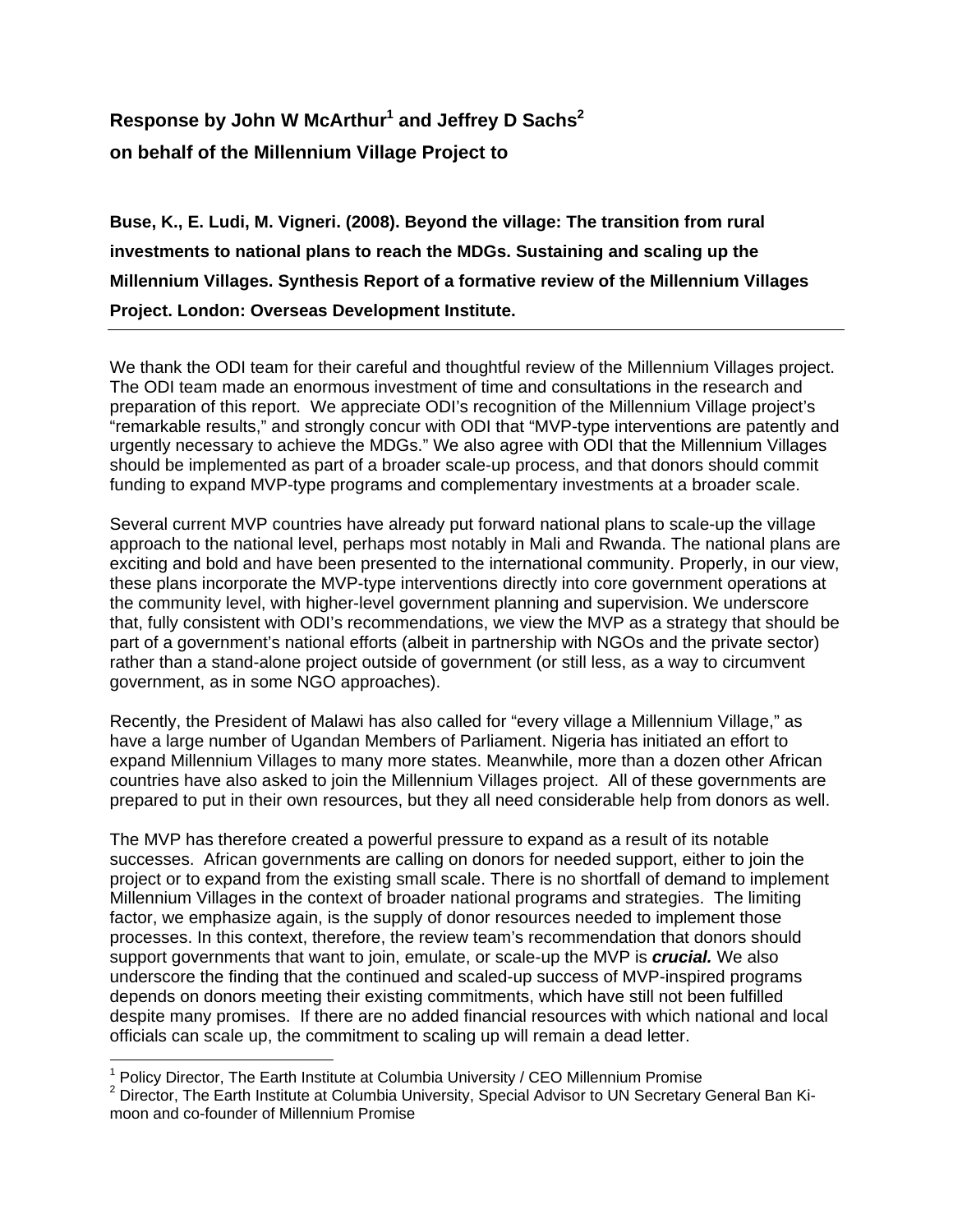There are two areas where we differ slightly with the review team's findings. The first pertains to human resources. At times the report suggests that the MVP relies too heavily on highly trained staff, to an extent that cannot be scaled up to national level in the near future. This is contrary to our experience and analysis. Skilled workers in key areas – for example in agriculture, health, hydrology, and civil engineering – are often available but underemployed because of the lack of real projects which would benefit from their skills. For example, we have found that there are many effective agricultural extension officials in government ministries, but these skilled workers often have too little to do if local communities lack the tools (e.g. improved seed varieties) that the extension officers can help to deploy. Similarly, many countries have unemployed or underemployed nurses, because national and local budgets have not been able to keep these health workers on the payroll or to dissuade them from temporary or permanent migration to other countries.

There are several other effective responses to the scarcity of human skills. First, there are new and clever ways to economize on high-skilled labor. In the health sector, for example, there are important new programs underway for one-year in-service mass training of community-based health workers, who will work under the supervision of trained doctors and nurses. Second, new information technologies are facilitating large-scale distance training of thousands of skilled workers. Third, clever applications of the new information technologies also allow for the crossborder deployment of skills, for example through telemedicine or the provision of off-site technical support for the operations and maintenance of infrastructure. Fourth, some new technologies (e.g. rapid diagnostic kits for malaria testing, replacing traditional skilled microscopy) can economize on the need for on-the-ground skilled workers. Fifth, and finally, many of the key interventions of the Millennium Villages project can be sufficiently standardized to be documented in handbook form and scaled up in a rapid manner with common shared protocols.

Our second modest disagreement involves ODI's recommendation for "adapted MVs" which aim to economize on the costs of MVs by focusing on the lowest-cost interventions. We believe that such an approach represents a "false economy," in fact a scaling back of vital interventions because donors have not yet met their long-promised commitments. "Adapted MVs" would not provide the investments needed to enable impoverished villages to escape from extreme poverty, and thus run counter to the philosophy and core strategy of the Millennium Villages project. Scaling up only single interventions or only a subset of low-cost interventions will not meet the integrated real challenges of disease, education, agricultural productivity, environmental management and infrastructure that are essential to meeting the MDGs.

We think that donors will come around to this view, and will, with sufficient advocacy by the development community and backing by the general public, fulfill their long-standing aid commitments. In this spirit, we draw hope and inspiration from Gordon Brown's recent four-step challenge delivered during the United Nations' High-Level Event held to mark the midpoint of the Millennium Development Goals on 25 September 2008. He asked for an urgent and integrated set of priorities for achieving the MDGs, very much along the lines of the Millennium Villages approach. Specifically, he asked:

First, on health, that we recruit and train a million health workers, saving the lives of three million mothers and seven million children; second, on malaria, we agree that we will stop all malaria deaths by 2015, to ensure everyone has a bed net by 2010, to fund the research for the vaccine that can prevent the loss of life; and then on education, to get 24 million more children into school by 2010, to get us back on track to universal education by 2015; and fourth, on famine, to prevent today's starvation in the Horn of Africa, to fund and deliver seeds and fertilizers to 30 countries in time for the planting season, to invest